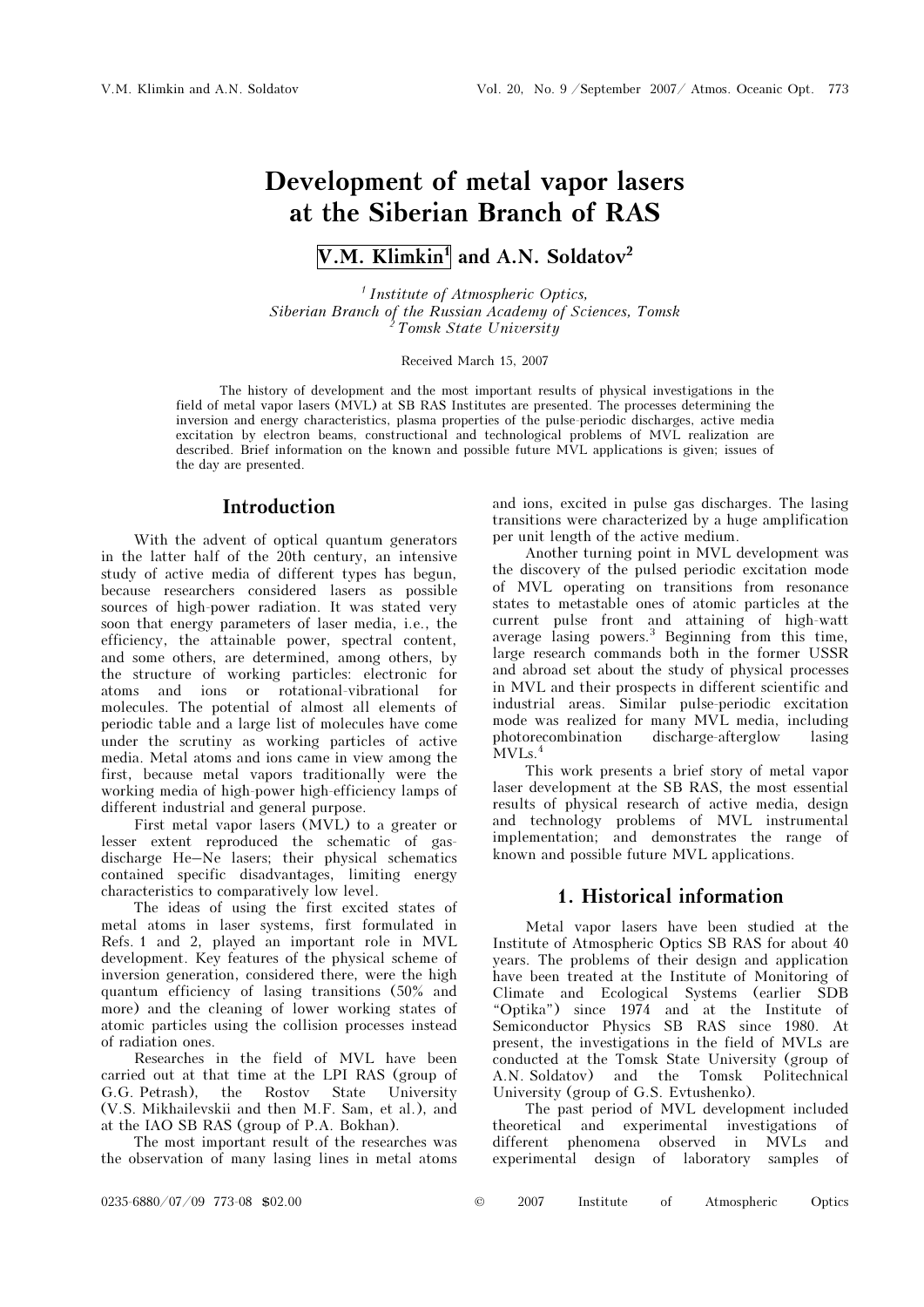different MVLs with simultaneous study of prospects of their use in the science and practice.

More than 600 papers on the problem were published by researchers of the SB RAS in Russian and foreign journals, four doctoral theses were defended, and investigation results were systematized in two monographs.  $5,6$ 

At present, an essential expansion fundamental researches should be noted, while the range of practical applications of MVLs is noticeably shortened. The latter is concerned with high prices of the MVLs themselves and their operation. At the IAO SB RAS, the researching group headed by V.O. Troitskii is focused on hybrid lasers and metalhalide active media as a promising direction in design of cheaper devices. The group of P.A. Bokhan at the ISP SB RAS studies the possibilities of widening of MVL excitation conditions (e-beams, high pressures) and successfully participates in the AVLIS project (Atomic Vapor Laser Isotope Separation). The group of A.N. Soldatov at the Tomsk State University progresses in obtaining high powers in the middle IR range and studies the radiation interaction with biological materials. The group of V.V. Tatur at the IMCES SB RAS investigates the problems of producing MVL power supplies free of thyratrons in discharge plugging charts.

A limited volume of this paper does not allow even brief description of all the performed investigations. We give the most interesting (from our point of view) theoretical and experimental results in the MVL area obtained at SB RAS. Readers, who are interesting in the problem, can refer to monographs 5–9.

# 2. Design, material, and technology problems of MVL active media

Main problems of the design, used materials, and technology of MVLs are connected with input of metal vapors in low-temperature nonequilibrium plasma. We briefly describe the problem.

### 2.1. A choice of materials for the discharge channel

Vapor pressures of most elements are quite low, hence, the discharge channel has to be of a high temperature. However, the electroconductivity of dielectric materials, used in producing of discharge channels, increases with the rising temperature. The discharge channel, walls of which are produced of materials with a high conductivity, by-passes the discharge space. Hence, the most important property of the channel material must be its low electroconductivity at a high temperature. Evidently, the vapor density of the material, used for the channel producing, and its temperature modifications have to be much less than the working metal vapor density. A channel material should not form eutectic mixings with other materials, with which it contacts

at working temperatures due to constructional conditions in producing the channel. The thermal widening of the channel material should not be significant and catastrophically influenced by the material recrystallization. The analysis of known materials shows that today only  $\overrightarrow{Al}_2O_3$  and BeO ceramics answer these requirements.

### 2.2. Retention of vapor in the discharge channel

A significant density of metal vapors in the discharge channel can be provided due to either keeping all the channel walls, including windows, at the working temperature, or by filling the channel with some buffer gas at the pressure, maintaining the diffusion motion of vapors from their source to the channel cold parts. Vapor retention through filling the discharge channel with some neutral gas is used in MVLs. For self-heating active elements, the discharge in the neutral gas is a source of heat required for initial heating of the channel.

### 2.3. Thermal widening of the channel

A BeO-ceramics discharge channel of 1 m in length becomes about 1 cm longer when heating from the room temperature to 1500 °C (the working temperature of the copper vapor laser). Significant thermal displacement of the channel due to its widening causes difficulties (growing with the channel length increase) for its mechanical fastening and joining with other construction units.

#### 2.4. Thermal insulation

Thermal insulators should keep their properties at working temperatures without forming the eutectic with the channel material. The choice of thermal insulator materials is limited to  $Al_2O_3$ -based powders for  $Al_2O_3$ -ceramic channels and  $ZrO_2$ -based powders for BeO-ceramic ones.

A simplified diagram of a sealed off self-heating active element of a copper vapor laser made at the SDB "Optika", SB RAS, with a working life of about 500 h (1974–1980) is shown in Fig. 1. Satisfactory solutions of the above problems were found when the element designing.



Fig. 1. Active element of a copper vapor laser (SDB "Optika" SB RAS): discharge channel (1); quartz vacuum covering (2);  $ZrO<sub>2</sub>$  powder (3); fibrous thermal insulator (4); containers with metal (5); electrodes (6).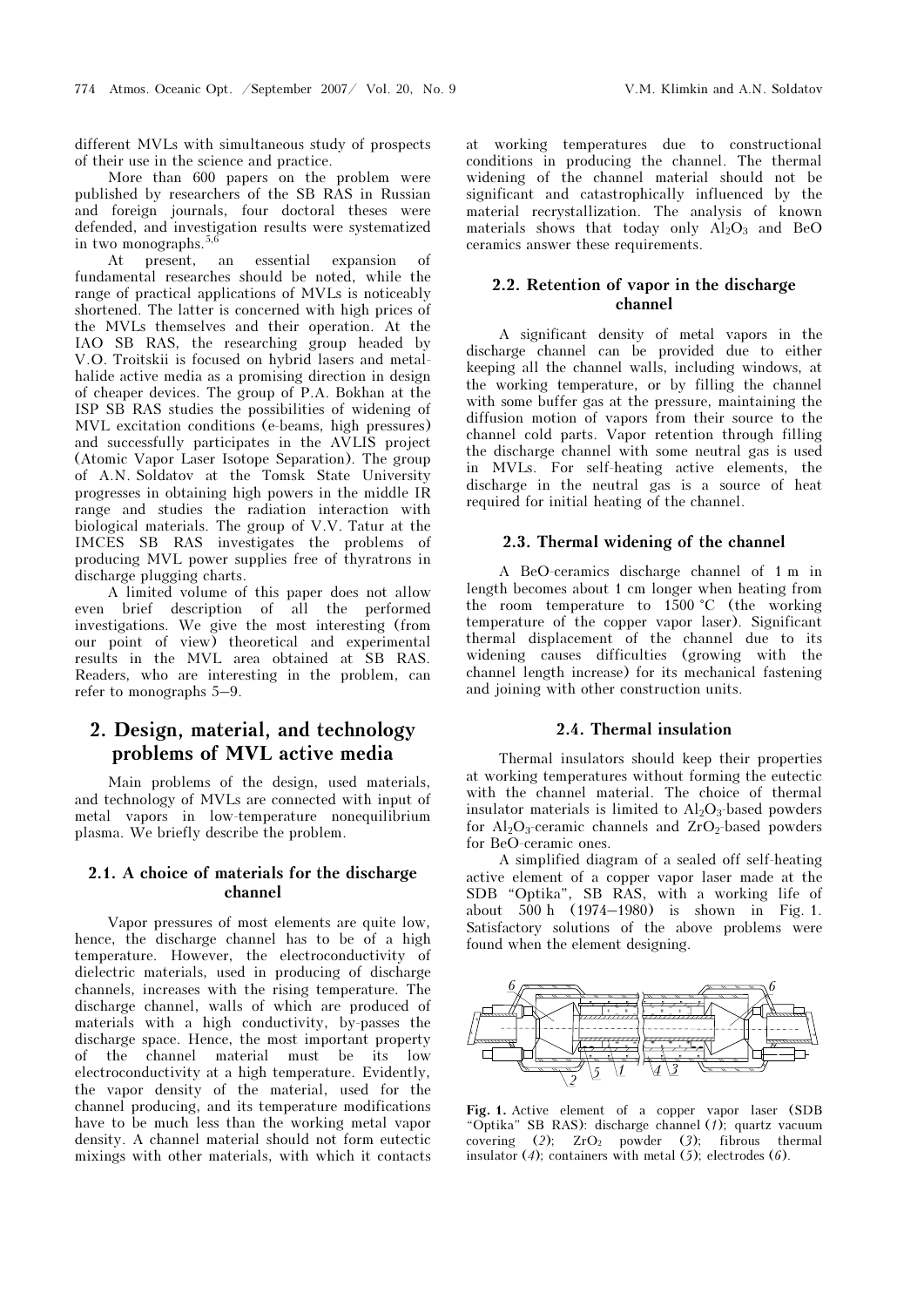The construction peculiarity is intravacuum location of the double-layer thermal insulator. Intravacuum location of a cellular thermal insulator is widely used in electrical engineering as an effective thermal insulation of cathode assemblies in electric vacuum devices.

These active elements were components of the first copper vapor lasers "Milan" (SDB "Optika"). $^{10}P<sub>10,11</sub>$ 

The experience of IAO SB RAS and SDB "Optika" in design of MVL active elements was taken into account in designing industrial sealed off MVL elements at FSUE "SPE "Istok"" (Fryazino), the unique on a worldwide scale.

### 2.5. Polychromatic lasers

A feature of MVL at atomic transitions from the resonance state to metastable one is a uniform mechanism of inverse populating, when laser transition excitation conditions are virtually identical by the excitation pulse and discharge parameters. The breakdown plasma in vapors of some elements does not absorb laser radiation, generated by other elements; laser media are characterized by large attenuation coefficients. All these allowed one to design a several metal vapor laser with a broad radiation spectrum operating in one discharge channel.

The investigations show that active media, produced by mixing vapors of several metals in one volume, are ineffective because of differences in excitation and ionization potentials and in temperatures, at which the concentration of normal atoms of every element is optimal. The way of polychromatic multielement lasing is suggested in Ref. 12, based on spatial spacing of active media consisted of vapors of different metals in the volume of one discharge channel.

Table below presents the parameters of the laser with Cu and Au vapor active media at different parts of one discharge channel.<sup>5</sup>

| $\operatorname*{Active}\limits_{\cdot \cdot \cdot , 3} \left[ \begin{array}{c} p_{\text{Ne}} \\ \text{torr} \end{array} \right] \left. \begin{array}{c} f, \text{ kHz} \\ \text{L}, \text{ pF} \end{array} \right  P_{\text{A}_1}, \text{ W} \left[ \begin{array}{c} P_{\text{A}_2}, \text{ W} \\ \text{L}_2, \text{ W} \end{array} \right] \left. \begin{array}{c} P_{\text{A}_3}, \text{ W} \\ \text{L}_3, \text{ W} \end{array} \right  P_{\text{A}_4}, \text{ W} \left[ \begin{array}{c} P_{\text$ |    |    |     |      |      |                  |      |
|--------------------------------------------------------------------------------------------------------------------------------------------------------------------------------------------------------------------------------------------------------------------------------------------------------------------------------------------------------------------------------------------------------------------------------------------------------------------------------------------------------|----|----|-----|------|------|------------------|------|
| 94                                                                                                                                                                                                                                                                                                                                                                                                                                                                                                     |    | 15 | 3.2 | 2.20 |      | 1.04  0.72  3.95 |      |
|                                                                                                                                                                                                                                                                                                                                                                                                                                                                                                        | 33 | 15 | 32  | 1.52 | 0.98 | 0.23             | 2.73 |

Table. Parameters of a trichromatic Cu and Au vapor laser

#### N o t e .  $\lambda_1 = 510$ ,  $\lambda_2 = 578$ , and  $\lambda_3 = 628$  nm;  $p_{Ne}$  is the buffer gas density;  $P$  is the average radiation power.

Stable lasing is obtained simultaneously at seven spectral lines in a laser with three active zones, formed by Cu, Ba, and Pb vapors. Works of SB RAS institutes in the filed of polychromatic Cu and Au vapor lasers were used to investigate their possibilities in medicine and navigation (see below) and were taken into consideration when designing commercial lasers of such type.

### 2.6. Lasers with modified kinetics

One of the directions of MVL development at SB RAS is the study of active media through input in them of different admixtures. Such admixtures change physical and chemical processes in the active laser medium. The goal of this direction is determination of conditions, leading to enhancement of the power and lasing efficiency. Probable positive effect of admixtures on processes in active media was theoretically justified in Ref. 13. Such MVLs were called lasers with modified kinetics (MVL-MK). The  $Cu + Ne$  vapor laser with hydrogen addition to the active volume was among the first.<sup>14</sup>

The MVL-MK laser class<sup>15</sup> includes the group of MVLs with enhanced kinetics (Kinetically Enhanced Lasers), hybrid lasers (HyDBrID-Laser), and metal vapor halide lasers with  $H_2$ , HCl, and HBr additions, all being now under active development. Active media with admixtures are considered today as sufficiently feasible to produce sealed off samples of MVL active elements.

Metal mixture vapor lasers with neutral gases, in particular, Cu vapor lasers, require high temperature of the discharge tube walls. At the same time, gas discharge lamps emitting metal atoms and ions, are well known, in which metal atoms are obtained through vapor dissociation of chemical compounds. The study of MVL active media with metal vapor input into discharge due to the dissociation (MHVL) is the priority area of investigations of all the above-listed researching commands. Their investigations are aimed at detection of intense consumption of working compounds, working out of the technique for stabilization of the active-medium gas composition, increasing the specific energy output, etc.<sup>15</sup> As a result of the studies, laboratory samples of singlechannel active elements for an average power from 3 to 30 W (Fig. 2) were designed. The bench pilot samples of active elements emit up to 100 W.<sup>16</sup>



Fig. 2. MHVL active elements.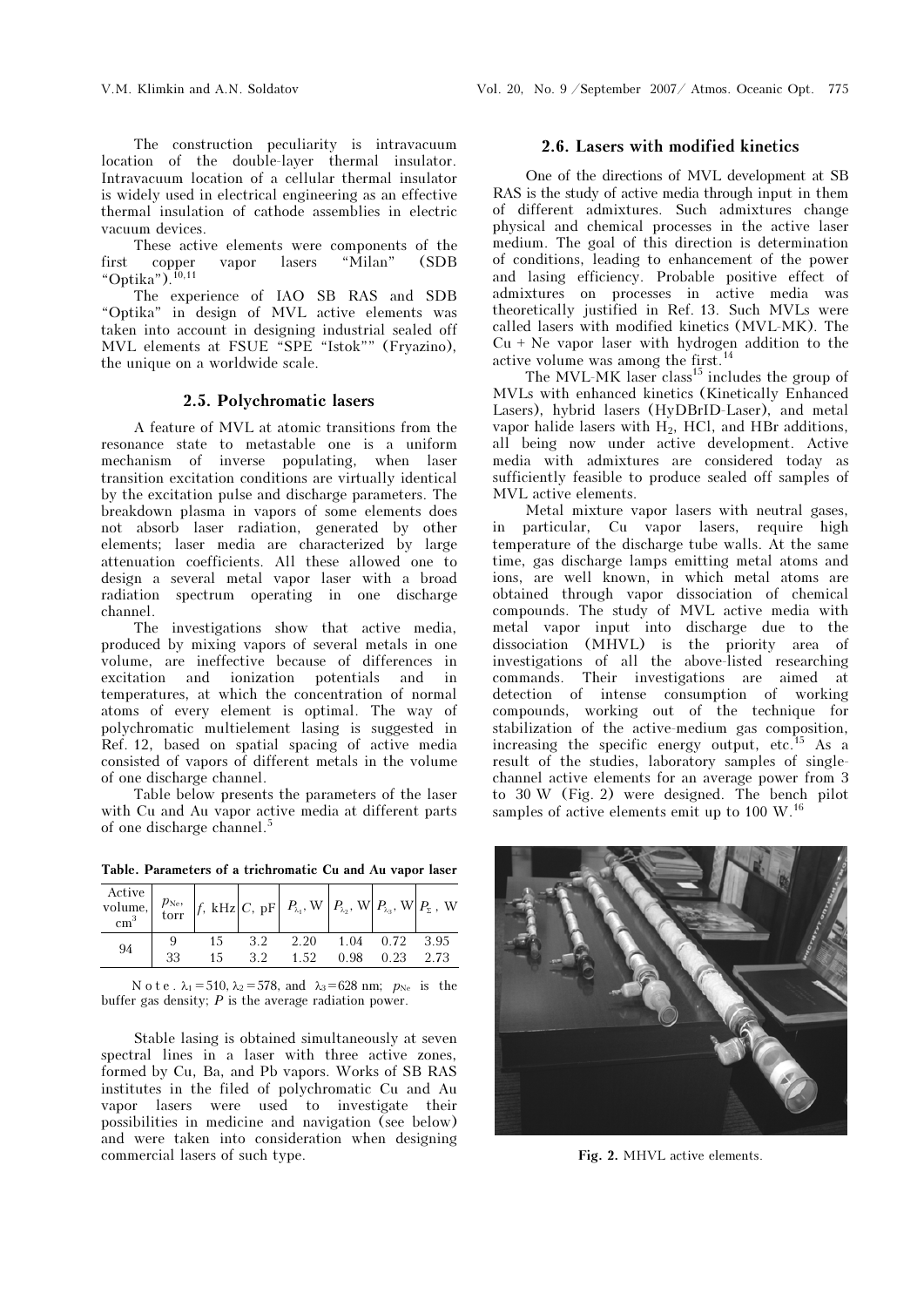#### 2.7. Lasers with controllable parameters

Analysis of self-heating lasing mode of MVLs elucidates the problem of maintenance of the active medium temperature, and, hence, laser energy and power when varying the excitation pulse frequency. A solution of this problem can be the separate optimization of wall heating and active medium excitation. Such optimization in the self-heating lasers with active elements, characterized by high thermal inertia, can be done via superposition of two pulsed-periodic discharges in the active volume. One discharge provides for optimal lasing excitation in every current pulse, another one stabilizes energy input into the active volume at pulse frequency variations of the first discharge.

To realize this idea, many experiments were conducted. Figure 3 presents the oscillogram illustrating the superposition of additional pulse train to MVL discharge gap in order to control the radiation power and chrominance.



Fig. 3. Oscillograms of the active element electrode discharge current (positive signal polarity) and voltage when superposing additional  $(7)$  and master (2) exciting pulses to control the radiation power and chrominance.

These experiments have shown that this approach allows one to stabilize the thermal balance of an active medium, vary the laser radiation wavelength, generate radiation with a small divergence angle, and to control for the pulse form and length within some limits. $17-19$ Such lasers are not as yet put into commercial production.

# 3. Study of physical processes determining inversion and power in MVLs

High output characteristics and observable huge values of amplification in the MVL active media including Cu vapor lasers, for long time allowed one to believe that a significant population inversion takes place at laser transitions at the excitation moment. However, attempts of obtaining generation at the copper transition  $P_{3/2}^0 - D_{3/2}$  ( $\lambda = 570$  nm) failed. To resolve this contradiction, different explanations were attracted, e.g., transition competition.

As well, the method of resonance optical effect was suggested to estimate the inversion at laser transitions.<sup>20</sup> This method differs from traditional ones by the way of finding the value of laser-field perturbation of working state populations: from kinetic equations instead of balance ones. This method does not require the use of low-accurate atomic constants (e.g., transition probabilities).

The comparison of calculated and experimental results on population perturbations of Cu atom working states for different models of excitation processes (in the presence or absence of saturated light field) has shown that at the gas-discharge excitation the populations of Cu atom metastable states exceed the resonance ones. The inversion at  $P_{1/2}^0-D_{3/2}$  and  $P_{3/2}^0-D_{5/2}$  transitions is relatively low, it is determined only by a favorable ratio of statistical weights of resonance and metastable states, while the inversion at the  $P_{3/2}^0 - D_{3/2}$  ( $\lambda = 570$  nm) transition of Cu atom with equal statistical weights of working states cannot be reached. Note, that the degree of population approximation to the inversion at a spectral transition with levels of equal statistical weights can serve a measure of optimality of the laser active medium excitation conditions.

The results of investigation allowed understanding of the MVL active media properties; as well as classifying of chemical elements according to their principal prospectivity based on a somewhat unusual criterion: the values of moments of momentum of atoms and ions in their ground states.<sup>21</sup>

 A similar approach based of resonance optical effects was used to study the optogalvanic effect in MVLs.<sup>22</sup> It was found, that this effect in a Cu-vapor laser has a small amplitude (less than 1%). The use of the effect in problems of control for laser radiation is questionable.

Input of many-kilowatt powers into MVL discharge channels of about 8 cm in diameter produces significant gas temperature differences between the discharge axial parts and the wall. These differences result in radial inhomogeneity of the medium excitation and even in its overheating at the axis. The pulsed-periodic character of the power input into gas at a high excitation pulse frequency allows one to solve the problem of active medium gas temperature within the time-averaged energy input. However, this approximation does not describe medium temperature at small pulse excitation frequencies. So, the technique of the gas temperature calculation within the approximation of the pulsed-periodic energy short-pulse input into the gas and a self-similar solution for the diffusion equation have been developed.<sup>13</sup> This approach allowed the correlation of the excitation pulse frequency with the characteristic frequencies of thermal processes, such as the time of complete cooling of the cylindrical gas column.

One of the directions in physical researches and engineering development of the pulsed MVLs at SB RAS is obtaining of high radiation pulse-repetition rates (PRR). This is dictated by several reasons. First, the range of MVL applications is widen in this case; second, such approach allows the power and efficiency increase. According to the MVL physical analogue, the PRR physical barrier is determined by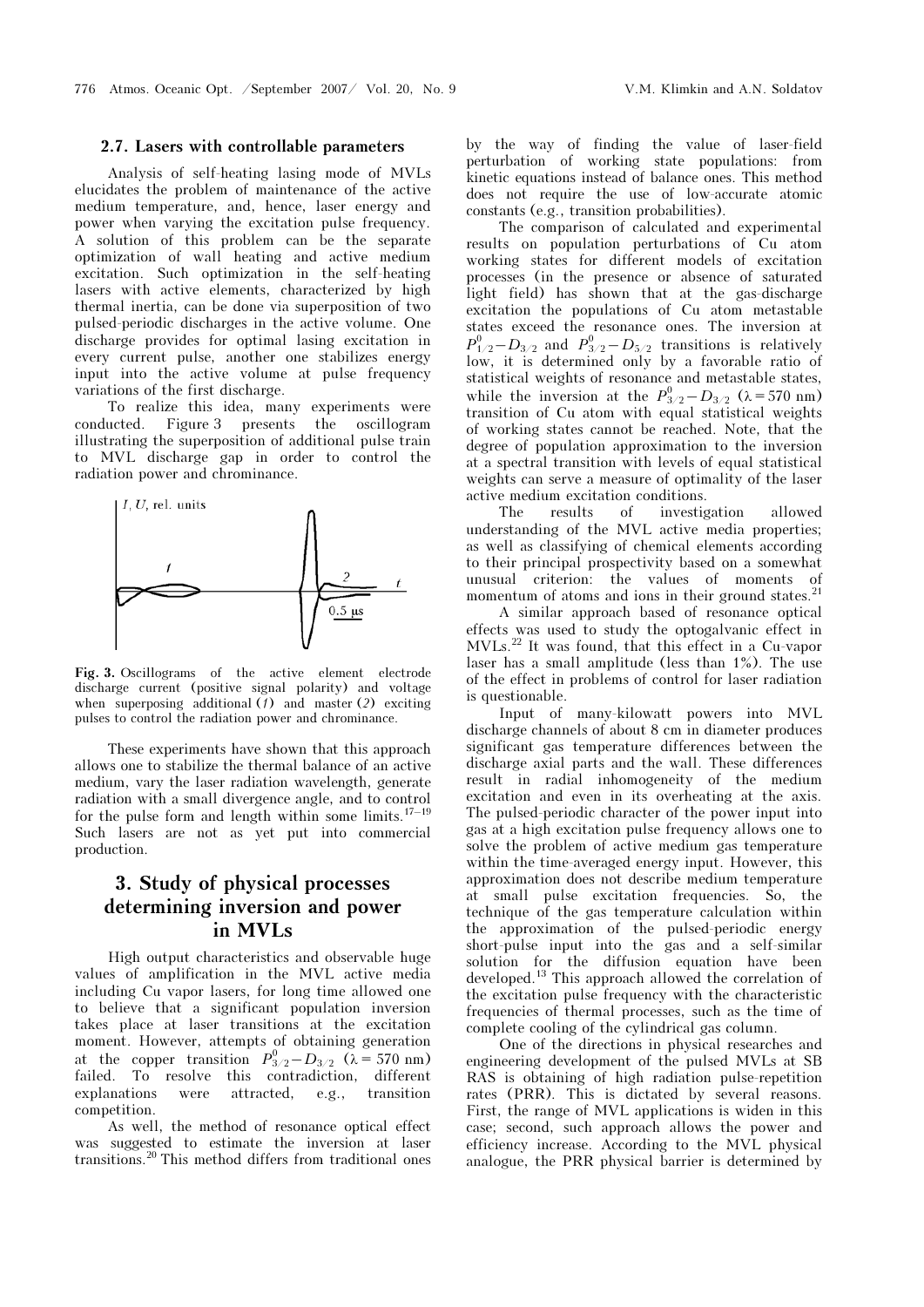the sum of inverse times of the heating and cooling of electron gas. However, the question of which of numerous physical phenomena, proceeding in a particular active media, is determining in the limiting of the lasing PRR is not completely understood. This question is under discussion for forty years of metal vapor laser development. In common understanding, the reason of RPP limiting is a high residual density of lower (metastable) working states, making population inversions difficult. Later hypothesis by P.A. Bokhan is based on the fact of existence of high pre-pulse electron density in the discharge plasma; in this case, the thermal capacity of electron gas makes quick electron heating difficult and weakens the pumping efficiency of working states.<sup>3</sup>

Today, regular pulse repetition rates up to 230 kHz are realized experimentally in the Cu vapor laser, up to  $150 \text{ kHz} - \text{ in the Au vapor one, and up}$ to 300 kHz – in the copper bromide vapor laser. Double-pulse method measurements show that the 500–100-kHz rate (close to the physical barrier) is obtainable in MVL and especially in MHVL. $^{24-26}$ Since plasma is virtually non-recombining in the  $10^{-6}$ -s interpulse interval, new data on MVL efficiency and power are expectable.

Thus, the investigations of MVL and MHVL at high pulse repetition rates show their interesting properties, which can serve grounds for new areas of lasers applications.

# 4. Study of plasma of pulsed-periodic lasers

Laser physics needs were a powerful spur to study the low-temperature plasma including the pulse-periodic discharge plasma in mixtures of metal vapors with neutral gases.

Spatial density distribution of Cu atoms in the ground state and their temporal density distribution over excited states, obtained by spectroscopic methods, $27-31$  are shown in Fig. 4. The Cu ground state is evidently 20–40% exhausted due to excitation and ionization.

Figure 5 shows the observed temporal behavior of the discharge current, the voltage at electrodes of active elements, the temperature  $T_e$ , and the concentration  $N_e$ . Fast growth of  $T_e$  at the leading edge of energy input into the discharge is seen; its drop after 100 ns of discharge formation follows the regularity of field strength drop. The temporal behavior of  $N_e$  with discharge formation reflects the growth of direct and step (after 30–50 ns) ionizations of Cu atoms.

The shown plasma measurement results give calibration values of physical parameters of an active medium when simulating the MVL active media; in particular, the initial conditions to restore the active media parameters before the following excitation pulse are obtained. Significant radial inhomogeneity of both plasma radiation and generation was also experimentally found.<sup>30</sup>



Fig. 4. Cu atoms density distribution over excited states as a function of excitation pulse development time  $(a)$  and over GDT (*b*) for three values of GDT's wall temperature: 1570 (*f*), 1540 (*2*), and 1530 °C (*3*). The solid curves correspond to GDT without discharge;  $g$  is the statistical weight; l is the length of main zone, cm;  $N_0$  is the Cu atom density,  $cm^{-3}$ .



Fig. 5. Oscillograms of current pulses (1) and voltage (2) (a) and corresponding time dependences of the electron concentration  $N_e$  and temperature  $T_e$  (b);  $N_e$  and  $T_e$  in the interpulse period in the Cu laser active medium<sup>27</sup>  $(c)$ .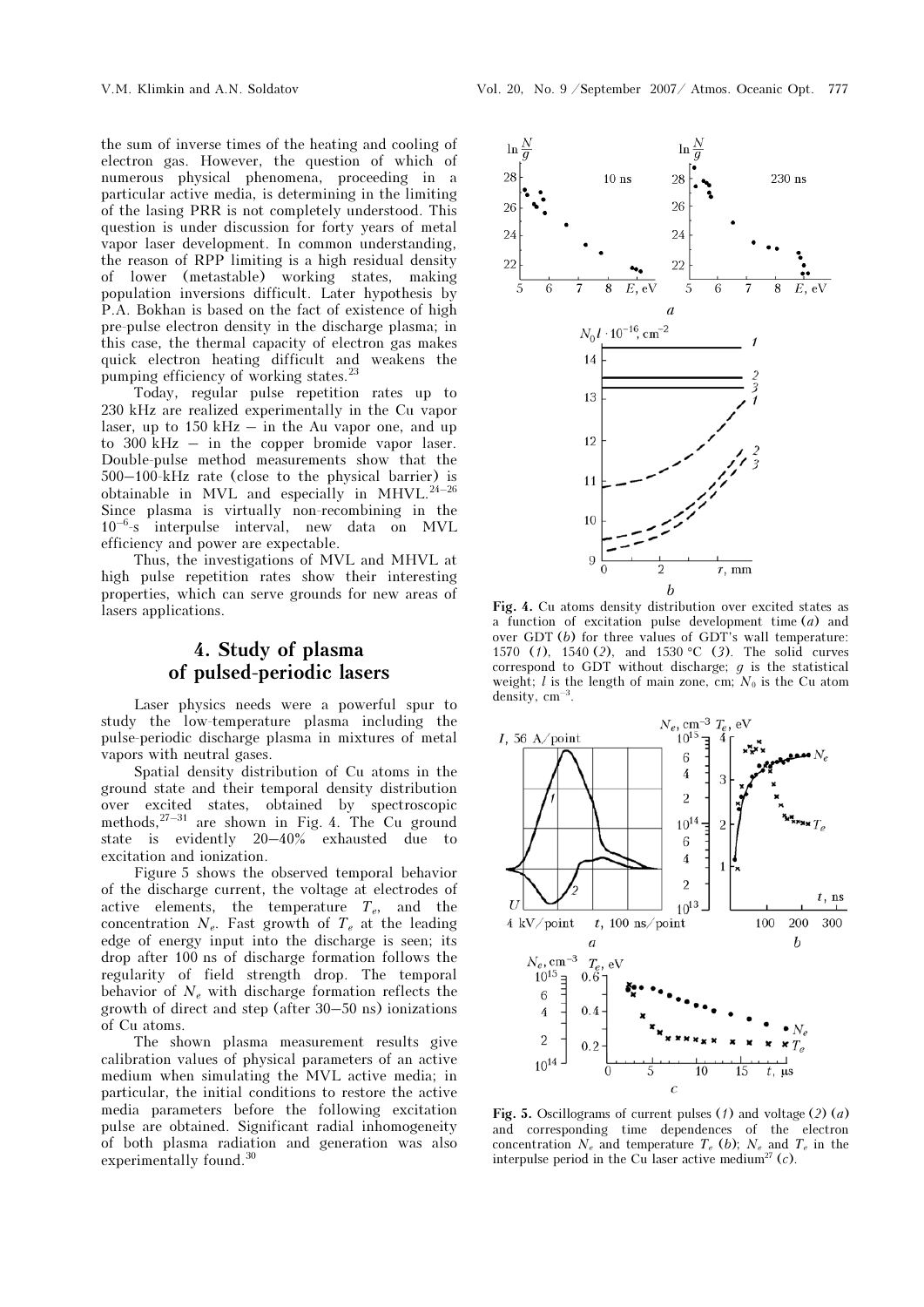Extensive researches of many types of nonequilibrium electric discharges in gases and gas mixtures have shown that the principal problem of high-power gas-discharge laser design is the discharge plasma instability.

In 1971, the group of G.G. Petrash at LPI RAS obtained the multiwatt lasing mode of the Cu laser and demonstrated a unique achievement in the filed of physics of non-equilibrium low-temperature plasma, i.e., the input of gigantic mean power of about 2 kW/m of gas-discharge gap into the discharge of metal vapor-neutral gas mixture<sup>3</sup> without gas mixture flowing.

Though many works, following Ref. 3, studied physical processes in plasma of the pulse-periodic gas discharge in mixtures of gases and vapors, the main property of this discharge, i.e., deep discharge contraction in pure neutral gases and immediate automatic decontraction when injecting vapors in gas, was not revealed by researchers and engineers for long time. The effect of the decontraction of energyintensive pulsed-periodic discharge in a mixture of metal vapors with neutral gases was first described in 1978 by B.M. Klimkin. $31$  Figure 6 illustrates this effect (photo is obtained using a transparent tube). The discharge was excited in pure He at a pressure of 150 torr by 1-μs current pulses with an amplitude of 5 A and a frequency of 10 kHz. The automatic decontraction results from the input of metal vapors into the contracted discharge in pure He (a piece of metal Eu was placed into the central zone of the discharge channel, heated with a gas burner).



Fig. 6. Glow of pulse-periodic discharge in a tube of 1 cm in diameter, illustrating the contraction in pure He and the initial phase of discharge decontraction.

Beginning from this time, it became evident that the effect of automatic discharge decontraction was the physical ground for unique properties of a longitudinal pulsed-periodic discharge and longitudinal discharge-excited metal vapor lasers.

The power consuming and the stability of the pulsed-periodic gas discharge in mixtures of neutral gas with an easily ionized admixture are illustrated by the following experimental discharge parameters (according to published data): a tube diameter of 8 cm and a mean power of 15 kW injected into discharge per 1 m of the length of one active element. Automatic decontraction provided for the mean laser radiation power from one active element of 45 kW without gas mixture flowing.<sup>32</sup> Evidently, pulse-periodic discharges in metal vapors– neutral gases mixtures are now the most powerconsuming and stable.

The opening of the automatic decontraction effect of pulse-periodic discharges in mixtures of neutral gas with an easily ionized admixture (Petrash effect) is, seemingly, the most valuable result in studies of pulsed-periodic MVL plasma properties.

 Different points of view on the processes and causes of the contraction, decontraction, and recontraction of such discharges are presented in Refs. 33–35.

### 5. Beam excitation methods

Electron-beam methods of gas media excitation play a noticeable role in the gas laser physics. The physical grounds for the use of electron beams in this case are the full energy absorbability of the relativistic electron beam under conditions optimal for medium inversion. The working particle density, providing for effective relativistic electron energy absorption, is practically unattainable in MVLs. This fact drew the attention to the problems of generation of 1–10 keV electron beams and their input into gas.

 One of the possible ways of metal vapor excitation by electron beams is the use of the electron run-off effect and beam generation directly in a working cell.<sup>36</sup> Beam generation directly in a gas medium requires additional quite complicated electrode systems in the cell. Note, that the input of electron beams into some gas medium in the form of nanosecond pulses at the rate less than plasma deionization period is a poorly investigated area of physics.<sup>37</sup>

The lasing in He–Xe mixture pumped by the beam of low-energy electrons was firstly observed by G.V. Kolbychev<sup>38</sup> after long and comprehensive theoretical and experimental studies. Lasing at selflimited transitions of Pb and Mg atoms, when beam pumping with power and higher frequency parameters as compared to similar parameters of a longitudinal discharge excited laser, was observed in Refs. 24 and 26, where the active medium was excited by radial counter-current electron flows inside a mesh anode. Cells of two types were used: one was a well-known variant of an elongated cathode with hollow anode,<sup>39</sup> constructed in late 1960s by I.I. Muraviev; another one contained an additional element – the ceramic tube insulator in the gap between the cathode and mesh anode. At a temperature higher than 1000  $\mathrm{^{\circ}C},$ the tube insulator played the role of resistor allocated over the cathode inner surface. The results of these works need in comprehensive understanding, because in some sense they contradict common concepts on the character of beam energy dissipation in a gas medium.

Thus, the works by P.A. Bokhan and G.V. Kolbychev have formed a new interesting direction in laser physics, i.e., low-energy electron beam generation and its effect on gas and plasma, and have shown the existence of new ways of MVL excitation. Practical application of the metal-vapor electron-beam excitation requires solving a number of engineering, technical, and physical problems. Two of them are the switching of pulse currents of about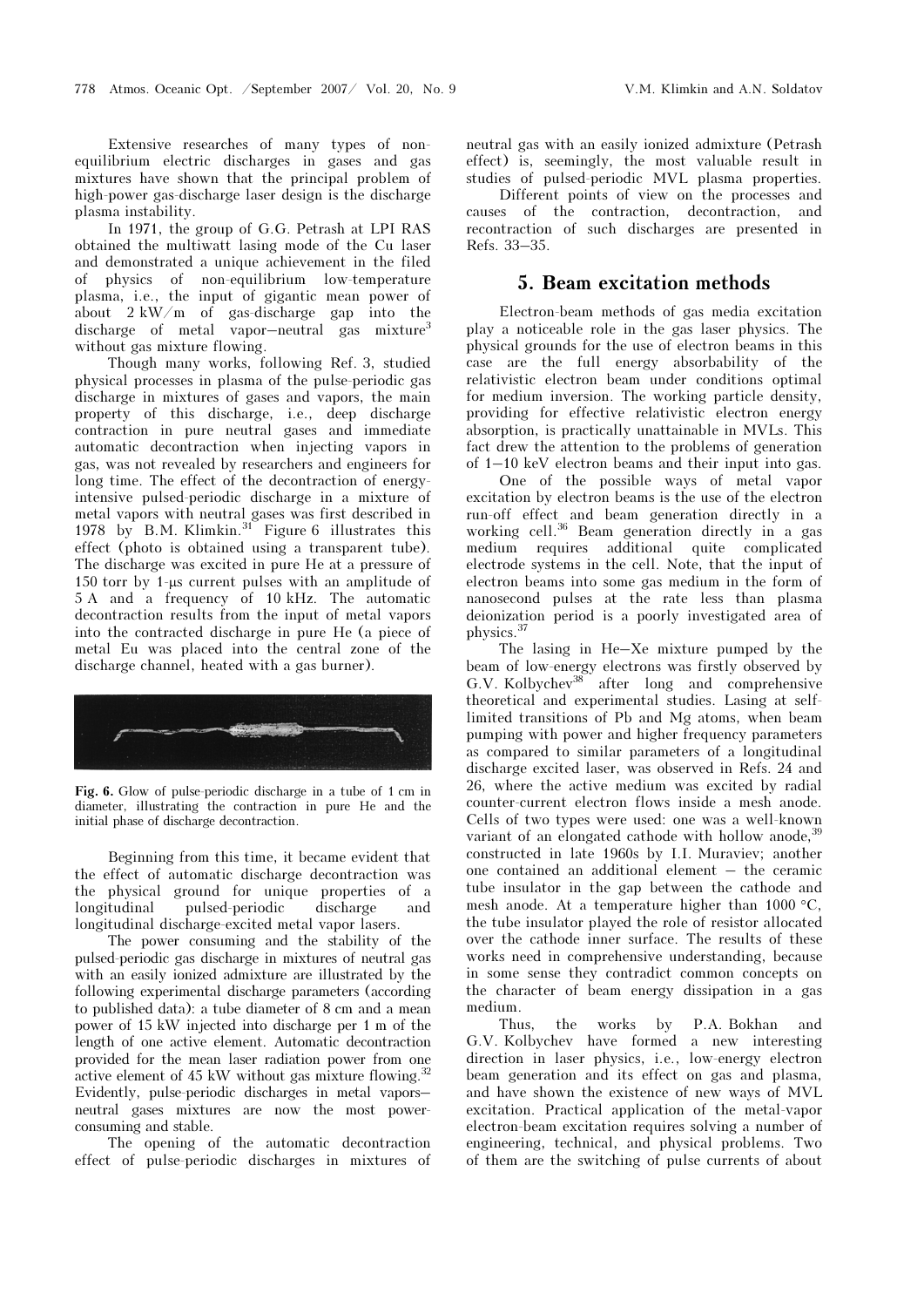$10<sup>5</sup>A$  in amplitude and working frequency of  $10<sup>4</sup> GHz$ , as well as the balance of energy output into an active medium and electrode system with the increasing PRR.

# 6. Continuous and quasi-continuous laser systems

P.A. Bokhan initiated the conceptual development and study of experimental realizability of continuous and quasi-continuous MVLs with relaxation of the lower working state at the atom– atom collisions. These works now take a noticeable place in MVL development programs of the SB RAS. The conception provided for analysis of possible schemes and mechanisms of inversion in gas-discharge plasma and the study of relaxation cross-sections. Valuable laser effects (laser radiation powers from fractions of watts to  $10-15$  W) in the Ca + H<sub>2</sub> [Ref. 40] and  $Eu + He$  [Ref. 41] were obtained in the course of the program. The  $Eu + He$  mixture laser system was the first metal vapor active medium, where the transition from self-limited to quasicontinuous lasing modes by means of variation of  $excitation$  conditions<sup>41</sup> was observed, as well as pulse-periodic lasing mode at a gas pressure of 5 atm. $42$ 

Laser effects in the systems of first excitation states in discharge of ytterbium, thulium, and strontium vapors in the absence of obvious electron excitation channel of the upper working state were described in Refs. 43–45.

# 7. Lasers in scientific and applied researches at SB RAS

## 7.1. MVLs in atmospheric optics

The promising areas of MVL application is atmospheric optics: spectroscopy and gas analysis of atmospheric and foreign gases, radiation propagation, and remote sensing of the actual atmosphere aiming at determination of its gas composition, thermodynamic, meteorological, and optical parameters.

Stationary and mobile Raman lidars with Cu laser as a radiation source exemplify the MVL application in lidar technique.<sup>46</sup> There are positive examples of the MVL use in the study of radiation transfer through dense scattering media.<sup>47</sup>

In navigation, laser navigators (LN) are used to solve the problems of moving object spatial orientation under limited visibility. Laser navigators "Raduga" and "Liman" with Cu and Au vapor lasers "Milan-02" and "Milan-SM" as radiation sources were designed at the IAO SB RAS and SDB "Optika."<sup>48</sup> The "Raduga" navigator run in the sea port Ventspils for a year, providing for passage of vessels in a narrow entrance channel of 11.4 km in length and 13 m in width under conditions of the limited visibility.

### 7.2. Laser separation of isotopes

MVLs, particularly, Cu vapor lasers, have the highest mean visible radiation power. In all developed countries, they are used to study AVLIS prospects and its practical application in isotope separation. This problem is under comprehensive study at the ISP SB RAS by Bokhan command. Results of their work are systematized in Ref. 6.

### 7.3. Lasers in medicine

Medicine, particularly, oncology, is also a promising area of MVLs application. References 49– 52 and 53 present examples of such application, carried out by researchers of SB RAS and the Oncology Research Institute of the Tomsk Scientific Center of the Russian Academy of Medical Sciences.

# 8. Prospects of development of MVLs and laser systems

1. Experimental and theoretical study of the effect of increased power consuming and stability of pulse-periodic discharges and estimation of their use for longitudinal gas-discharge excitation of other media.

2. Detailed researches of active media, including the study of the input power-limiting mechanisms, search for ways and conditions for inversion level increase, obtaining valuable output radiation powers (dozens of W) at a PRR of 100 kHz and higher, the study of physics and chemistry of trace admixtures in MVL active media.

3. Solution of engineering and material problems of MVL active elements, technical and economical assessment of the change of vapor active elements for salt ones; design of MVL power supplies on the modern element base, among others, without tiratrons.

4. Solution of engineering, technical, and physical problems of MVL electron-beam excitation; search for new physically interesting directions in the MVL study.

The authors would like to mention the researchers of SB RAS, essentially contributing into MVL development: G.S. Evtushenko, D.E. Zakrevskii, V.F. Elaev, V.A. Gerasimov, V.N. Nikolaev, A.E. Kirilov, V.P. Pelenkov, V.E. Prokopiev, Yu.P. Polunin, V.I. Solomonov, B.G. Sokovikov, A.R. Sorokin, V.B. Sukhanov, V.F. Fedorov, and N.A. Yudin.

### References

1. W.R. Bennett, in: Appl. Opt. Suppl. 2. Chem. Lasers (1965), pp. 3–33

2. G. Gould, in: Appl. Opt. Suppl. 2. Chem. Lasers (1965), pp. 59–67.

3. A.A. Isaev, M.A. Kazaryan, and G.G. Petrash, Pis'ma Zh. Eksp. Teor. Fiz. 16, Is. 1, 40–42 (1972).